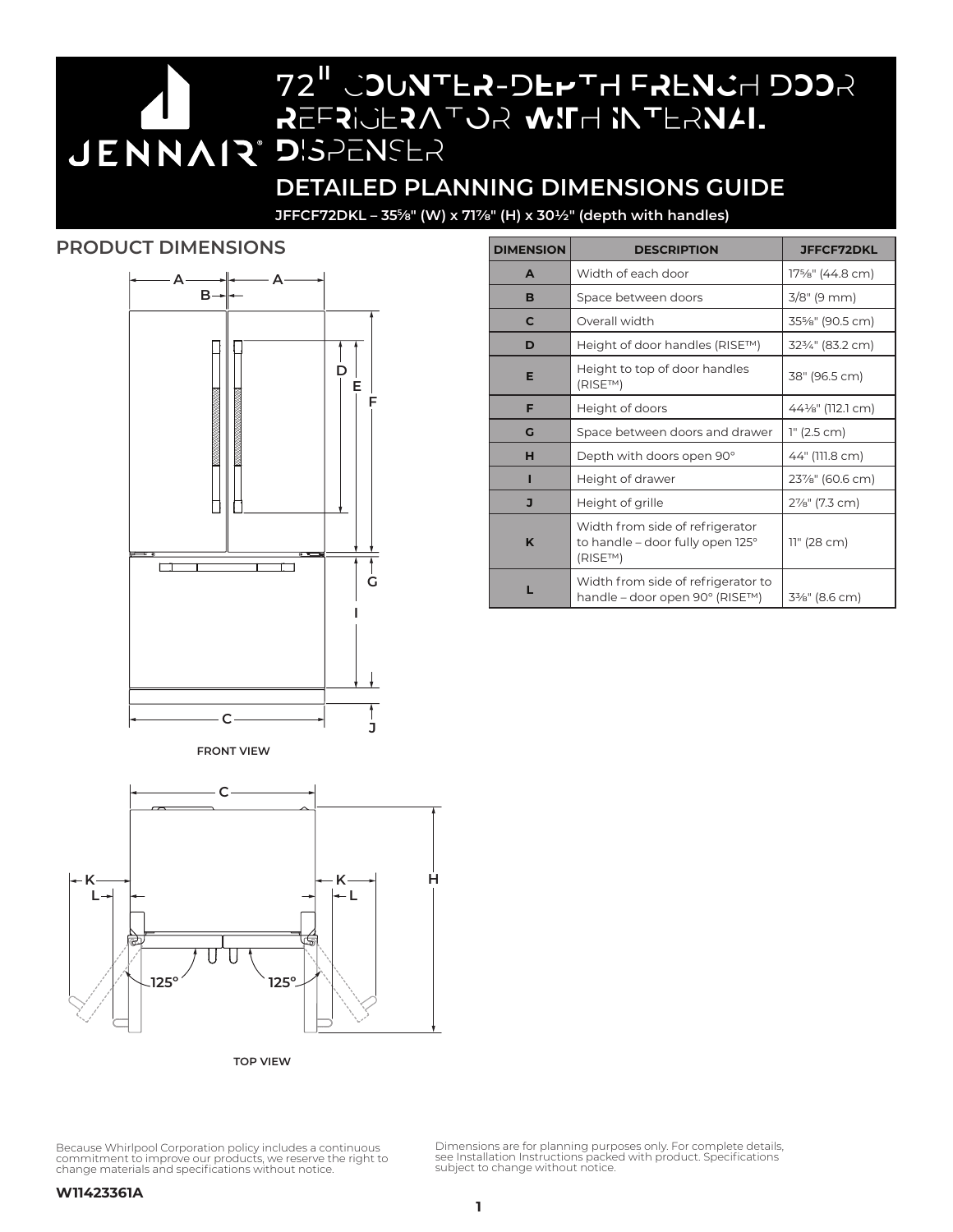72" COUNTER-DEPTH FRENCH DOOR REFRIGERATOR WITH INTERNAL DISPENSER **DETAILED PLANNING DIMENSIONS GUIDE**

**JFFCF72DKL – 355⁄8" (W) x 717/8" (H) x 301/2" (depth with handles)**

# **PRODUCT DIMENSIONS (CONT.)**



**SIDE VIEW**

| <b>DIMENSION</b> | <b>DESCRIPTION</b>                                             | <b>JFFCF72DKL</b>               |
|------------------|----------------------------------------------------------------|---------------------------------|
| $A^*$            | Height to top of drawer (min.)                                 | 263/4" (67.9 cm)                |
| $B^*$            | Height to top of drawer handle<br>(min.)                       | 253/4" (65.4 cm)                |
| $\mathsf{C}^*$   | Height of recessed refrigerator<br>(min.)                      | 71¼" (181 cm)                   |
| D*               | Height to top of hinges (min.)                                 | 71%" (182.6 cm)                 |
| Е                | Depth with drawer fully open<br>including drawer handle (min.) | 445/ <sub>16</sub> " (112.5 cm) |
| F                | Depth with handles (min.)                                      | 30½" (77.5 cm)                  |
| G                | Depth with doors (min.)                                        | 27%" (70.2 cm)                  |
| н                | Depth without doors (min.)                                     | 24½" (62.2 cm)                  |
|                  | Depth to back of hinges (min.)                                 | 20%" (52.4 cm)                  |

\*Add 3/4" (1.9 cm) to the height dimension when leveling legs are fully extended.

Because Whirlpool Corporation policy includes a continuous<br>commitment to improve our products, we reserve the right to<br>change materials and specifications without notice.

Dimensions are for planning purposes only. For complete details, see Installation Instructions packed with product. Specifications subject to change without notice.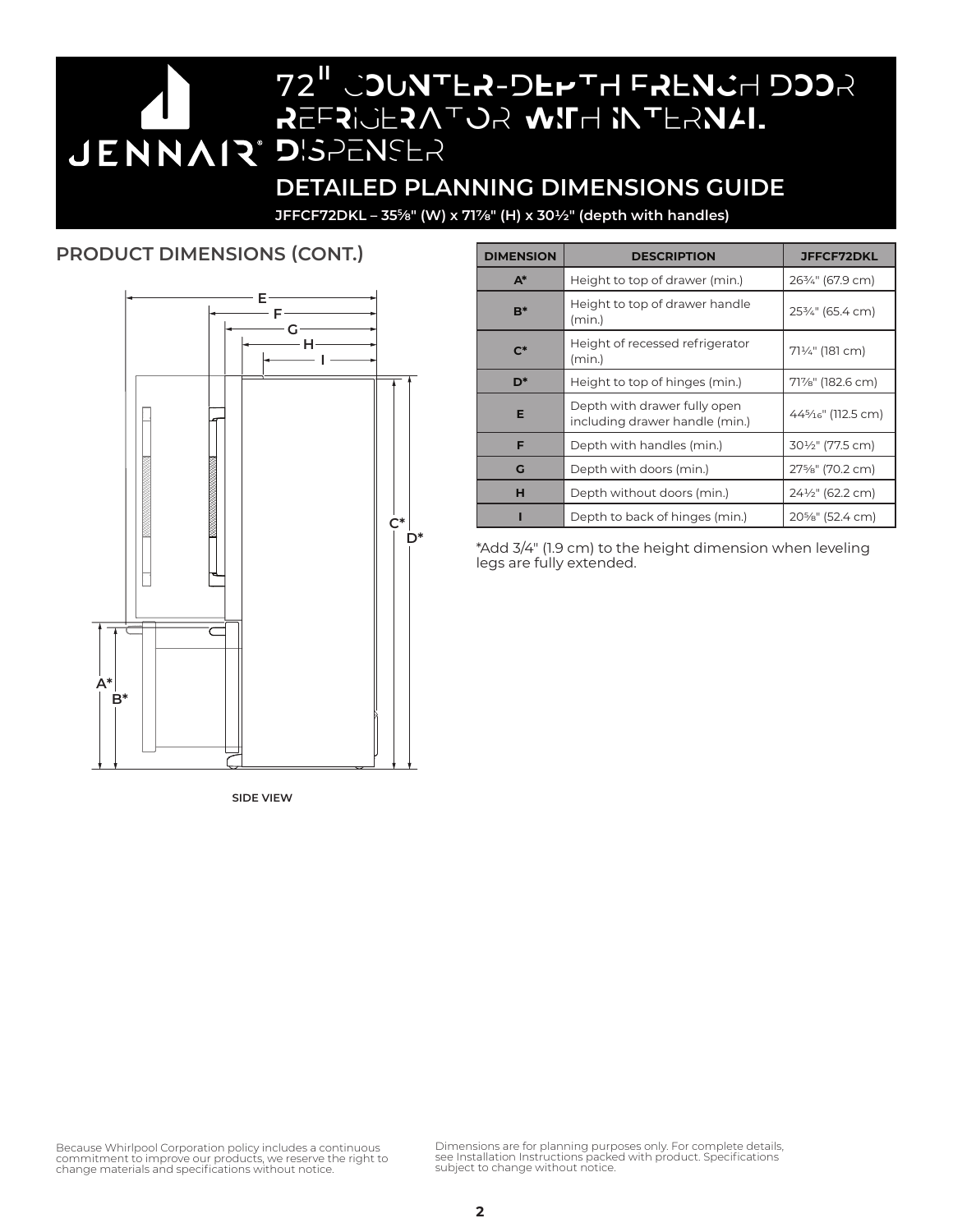72" COUNTER-DEPTH FRENCH DOOR REFRIGERATOR WITH INTERNAL **JENNAIR DISPENSER DETAILED PLANNING DIMENSIONS GUIDE**

**JFFCF72DKL – 355⁄8" (W) x 717/8" (H) x 301/2" (depth with handles)**

## **OPENING/CLEARANCE DIMENSIONS DIMENSION DESCRIPTION DESCRIPTION**



**A** Width (min.) 36<sup>5</sup>/8" (93 cm) **B**  Minimum width from side of refrigerator to fixed wall – door open 90° 33/8" (8.6 cm) Minimum width from side of refrigerator to fixed wall – door open approx. 125° 11" (28 cm) **C** Width of recommended electrical/water installation area 34" (86.4 cm) **D** Height (min.) 71%" (182.6 cm) **E** Height of recommended electrical installation area 10" (25.4 cm) Min. 24" (61 cm) Max. **F** Height of recommended water installation area 10" (25.4 cm) **G** Depth of recommended water Depth of recommended water<br>installation area **H** Water line location – distance<br>from side 245/8" (62.5 cm) **I** Water line location – distance  $\left[\right]$  from bottom  $\left[9\% \right]$  (23.8 cm) **e** Recommended electrical connection location *w* Recommended water connection location



**BACK VIEW**

Because Whirlpool Corporation policy includes a continuous commitment to improve our products, we reserve the right to change materials and specifications without notice. Dimensions are for planning purposes only. For complete details, see Installation Instructions packed with product. Specifications subject to change without notice.